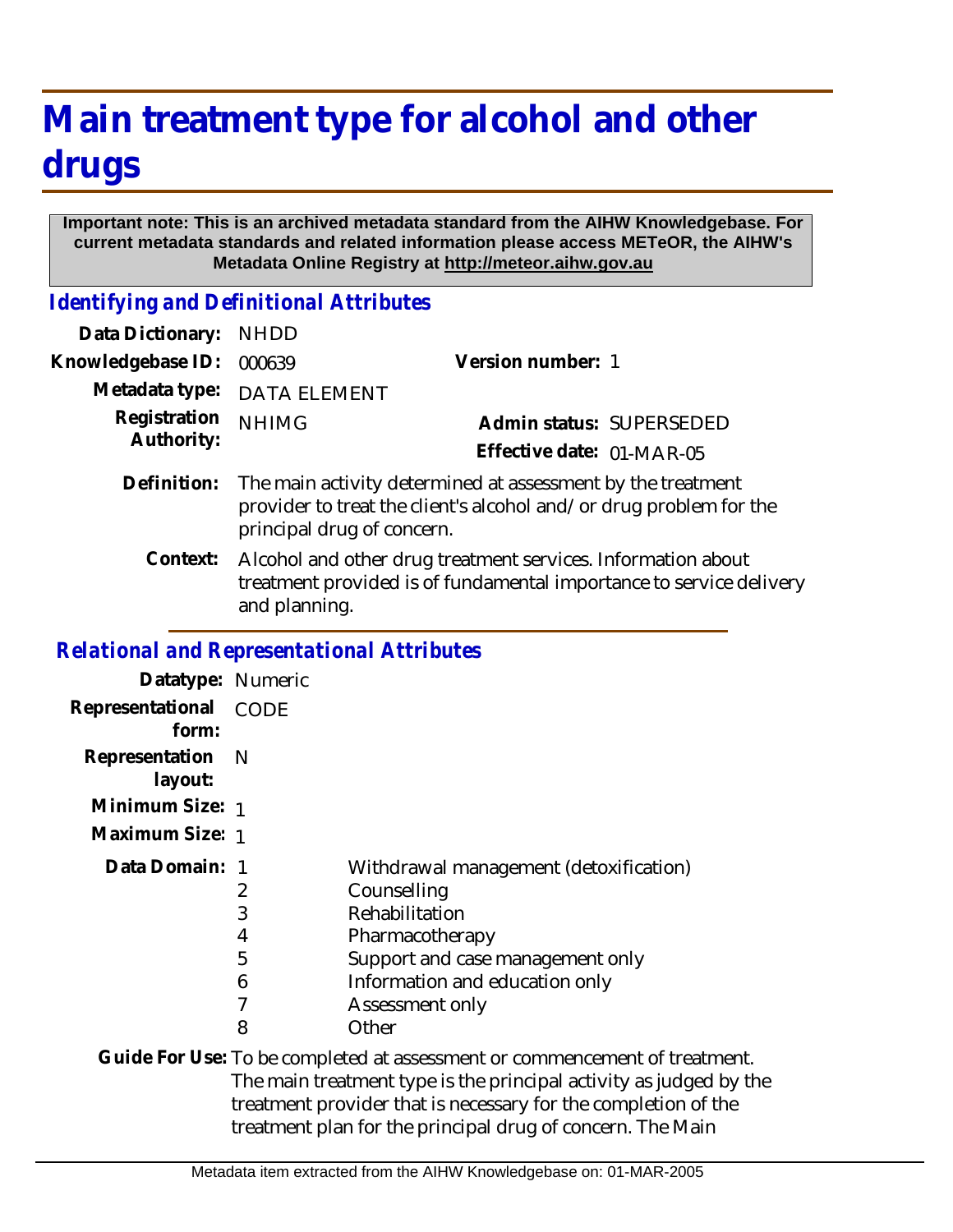treatment type for alcohol and other drugs is the principal focus of a single treatment episode. Consequently, each treatment episode will only have one main treatment type. For brief interventions, the main treatment type may apply to as few as one contact between the client and agency staff. Code 1 refers to any form of withdrawal management, including medicated and non-medicated, in any delivery setting. Code 2 refers to any method of individual or group counselling directed towards identified problems with alcohol and/or other drug use or dependency. This code excludes counselling activity that is part of a rehabilitation program as defined in code 3. Code 3 refers to an intensive treatment program that integrates a range of services and therapeutic activities that may include counselling, behavioural treatment approaches, recreational activities, social and community living skills, group work and relapse prevention. Rehabilitation treatment can provide a high level of support (i.e. up to 24 hours a day) and tends towards a medium to longer-term duration. Rehabilitation activities can occur in residential or non-residential settings. Counselling that is included within an overall rehabilitation program should be coded to code 3 for Rehabilitation, not to code 2 as a separate treatment episode for Counselling.

Code 4 refers to pharmacotherapies that include those used as maintenance therapies (e.g. naltrexone, buprenorphine, and methadone treatment) and those used as relapse prevention. Use code 1 (withdrawal management) where a pharmacotherapy is used solely for withdrawal. Note collection exclusions: excludes treatment episodes for clients who are on an opioid pharmacotherapy maintenance program and are not receiving any other form of treatment.

Code 5 refers to when there is no treatment provided to the client other than support and case management (e.g. treatment provided through youth alcohol and drug outreach services). This choice only applies where support and case management treatment is recorded as individual client data and the treatment activity is not included in any other category.

Code 6 refers to when there is no treatment provided to the client other than information and education. It is noted that, in general, service contacts would include a component of information and education.

Code 7 refers to when there is no treatment provided to the client other than assessment. It is noted that, in general, service contacts would include an assessment component.

**Collection Methods:** Only one code to be selected.

**Related metadata:** relates to the data element Other treatment type for alcohol and